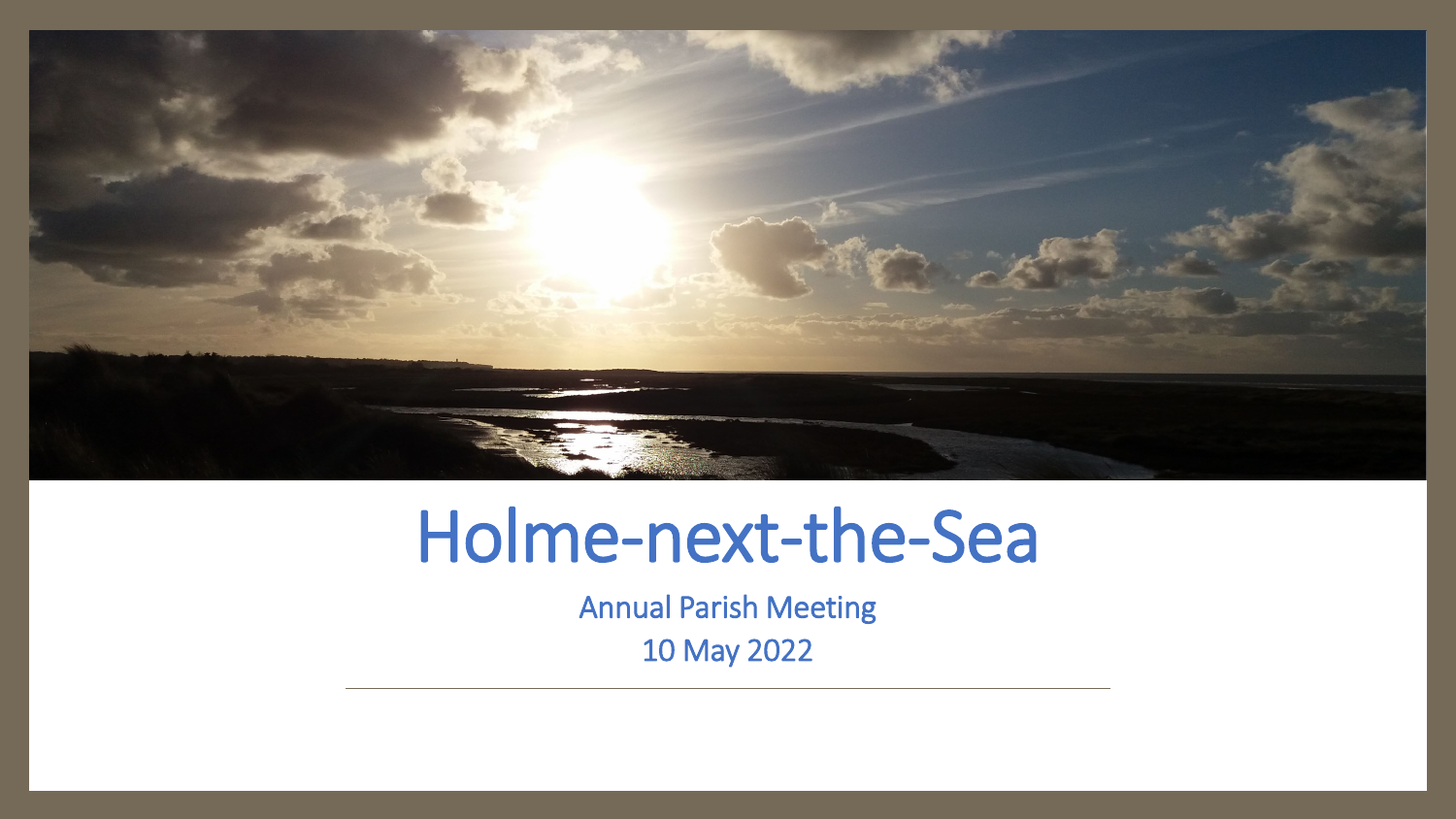

## **Responsible Financial Officer's Annual Report 2021/2022**

## **Dave Watkins**

**Parish Clerk and Responsible Financial Officer**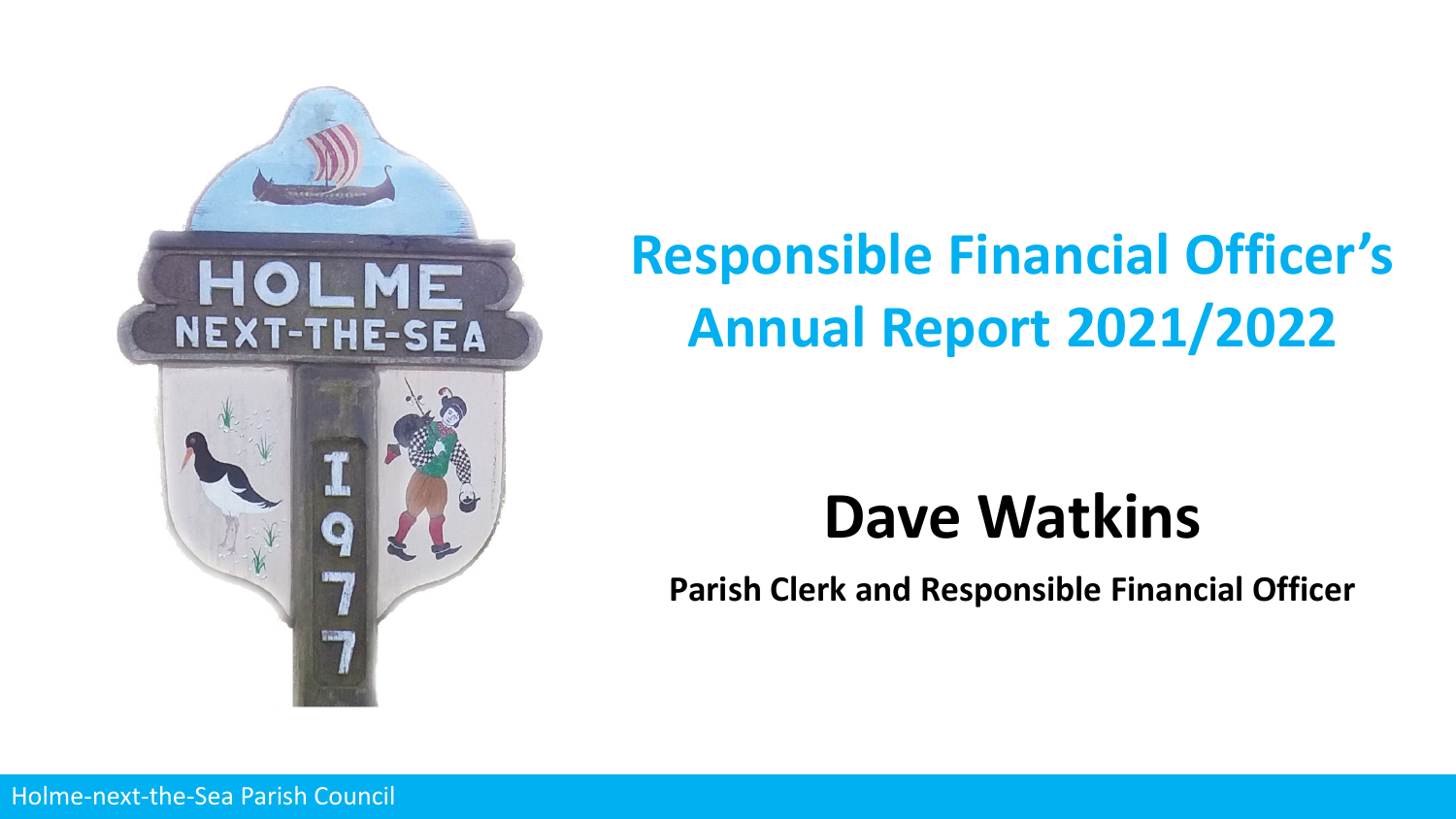### Income and Expenditure 2021/22

| <b>INCOME</b>            | £      |
|--------------------------|--------|
| <b>Rental Properties</b> | 33,700 |
| <b>VAT Refund</b>        | 1300   |
| <b>CIL Funding</b>       | 7,800  |
| Other                    | 100    |
| <b>Total Income</b>      | 42,900 |

| <b>EXPENDITURE</b>               |        |
|----------------------------------|--------|
| <b>Office and Administration</b> | 2,800  |
| <b>Staff Costs</b>               | 8,100  |
| Services to the Village          | 17,400 |
| <b>Reclaimable VAT</b>           | 3000   |
| <b>Total Expenditure</b>         | 31,300 |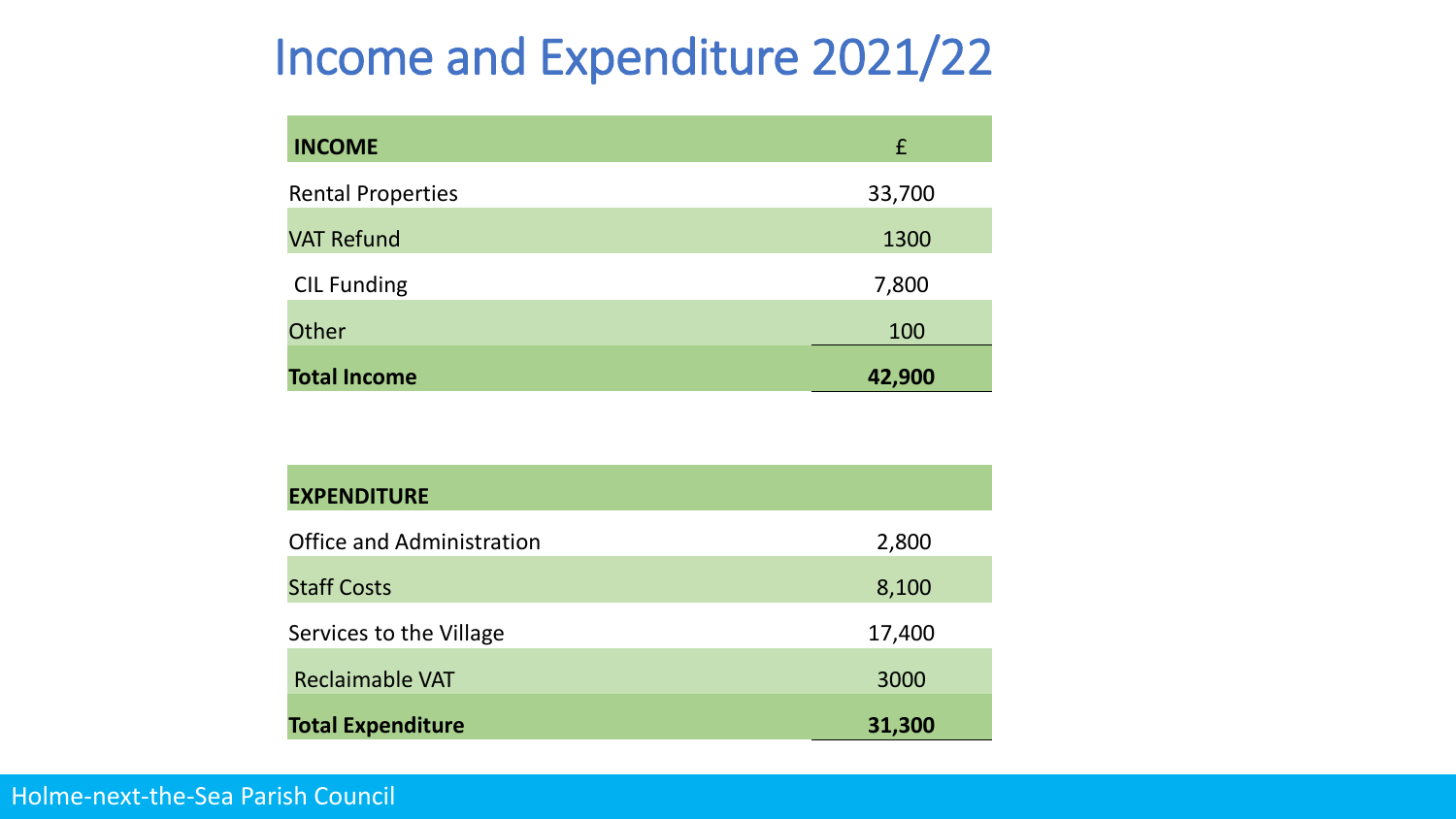### Income and Expenditure 2021/22



Holme-next-the-Sea Parish Council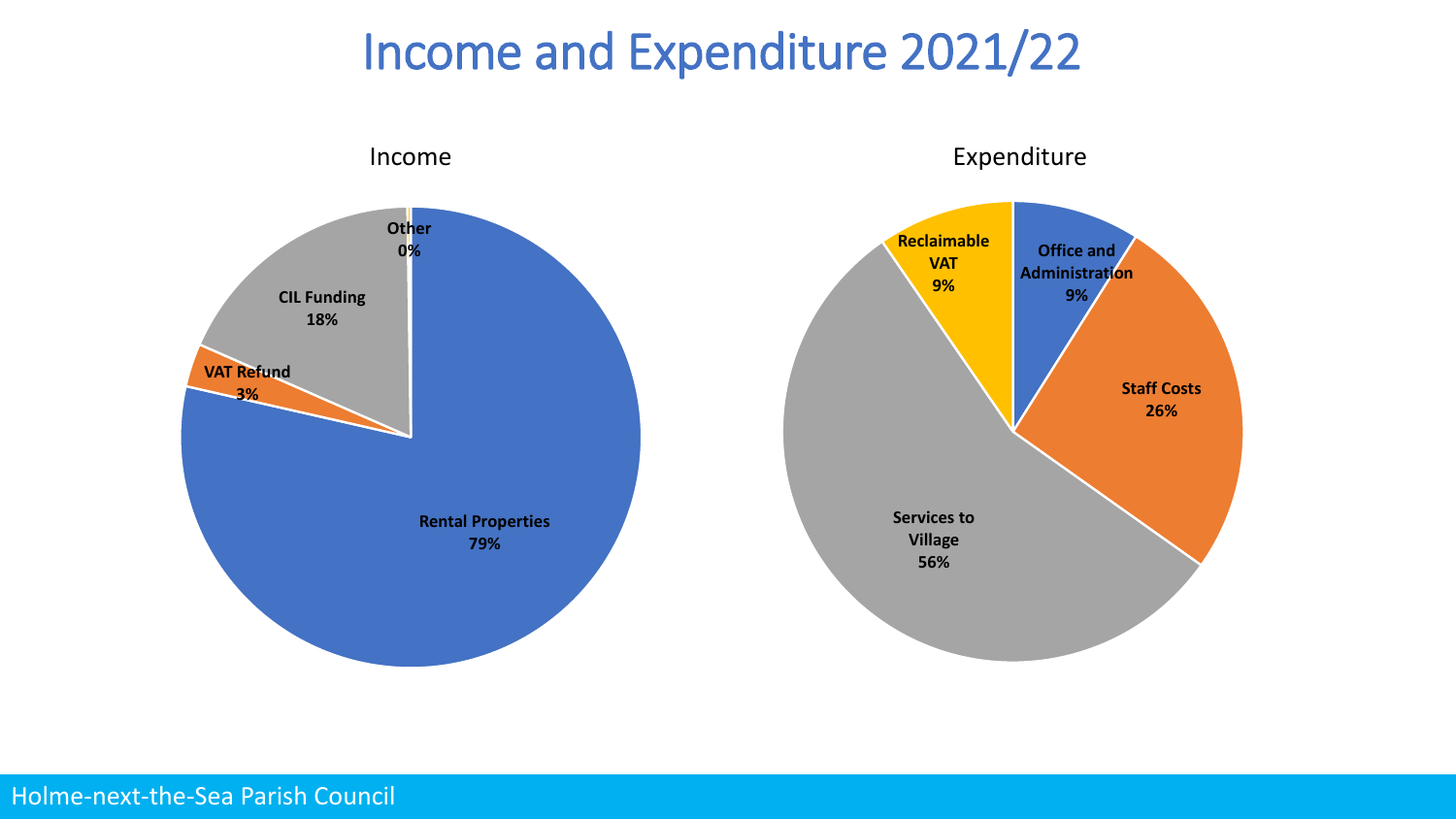### How the money was spent 2021/22

|                                              | £      |
|----------------------------------------------|--------|
|                                              |        |
| Capital Items (street sign, picnic table)    | 1,200  |
| Dog Waste Collection                         | 700    |
| Donations (Citizens Advice, PCC)             | 1,800  |
| <b>Gardening (including £870 Park Piece)</b> | 2,000  |
| Ditch Works – Beach Road                     | 9,100  |
| Planning                                     | 150    |
| <b>Street Lighting</b>                       | 500    |
| VAT (refundable)                             | 3000   |
| Village Hall (including new patio)           | 1,500  |
| Emergency Telephone - Beach Road             | 150    |
| <b>Property Maintenance</b>                  | 300    |
|                                              |        |
| TOTAL                                        | 20,400 |